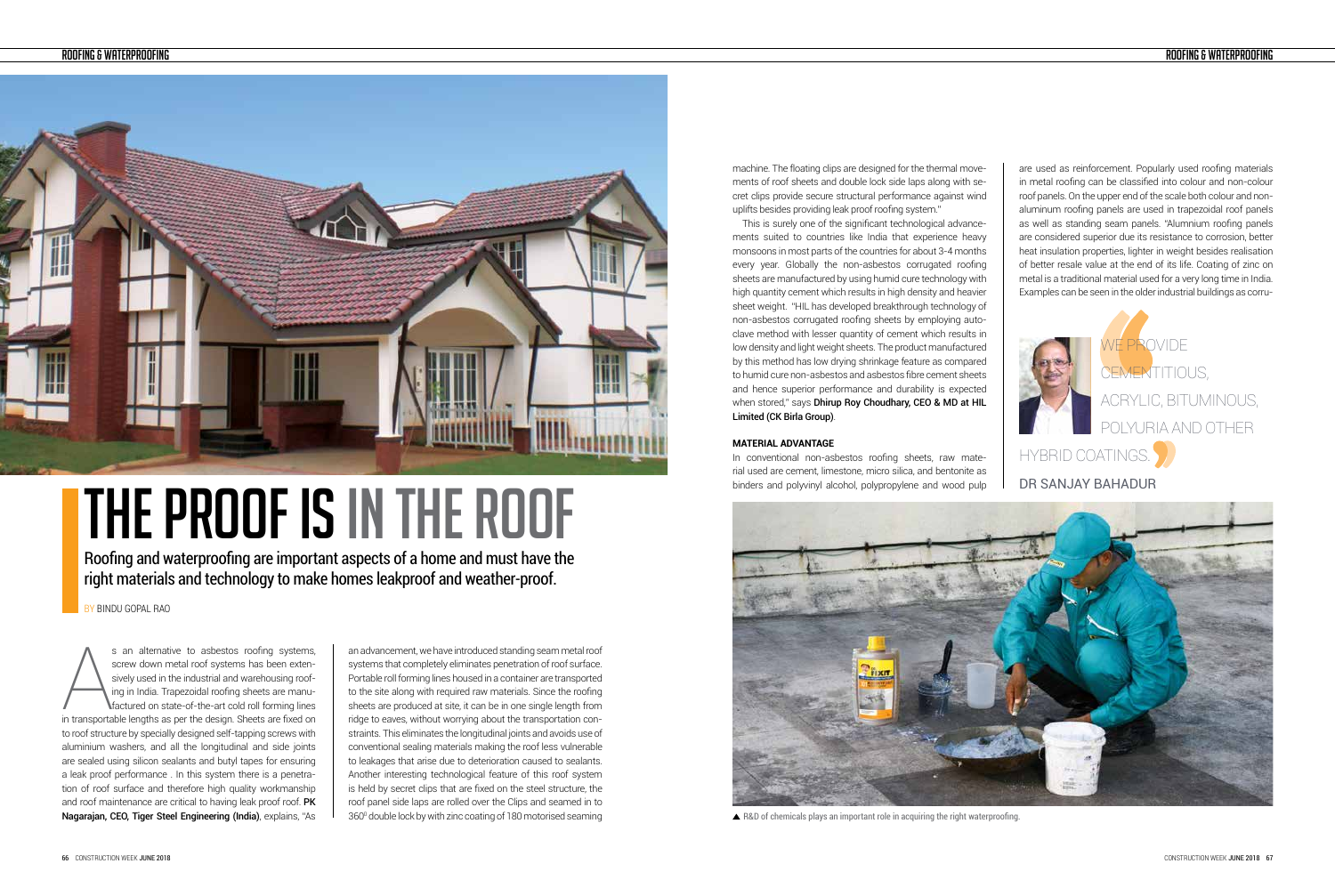### ROOFING & WATERPROOFING



▲ The right sealant plays an important role in leak-proofing roofs.



Workers concoct the right mix for waterproofing.

ity to resist corrosion up to four times longer than galvanised steel of equivalent coating thickness. COLORBOND steel is not simply painted, but has a paint system that delivers longer life and superior aesthetics. "The unique composition of the paint system consists of stable resins and inorganic pigments that do not break down easily even under severe UV radiation, thus preventing fading and chalking for longer. Also the coating technology is formulated to resist cracking and peeling during roll forming and usage. The colours too are developed in consultation with world's leading colour consultants and building professionals. One of its technological breakthroughs has been THERMATECH technology that reflects sun's heat to help roofs stay cooler thus reducing the inside temperature and overall energy consumption," says Mahendra Pingle, deputy GM, market development, Tata BlueScope Steel.

#### **NEW VISTAS**

The model of working with developers is primarily dependent on the nature of the project. "On one end of the spectrum, we only provide materials to a project based on the requirements raised by the developer, whereas on the on the other side we also engage with the builder in designing the waterproofing systems and suggest the most suitable waterproofing system as per the project requirement. In some cases, we also execute the installation, application and audit of the waterproofing system and provide end to end guarantee to the developer," says Bahadur. Nakhul Jagannath, co-founder, Aqua Seal Waterproofing Solutions, adds, "Every developer has different needs and requirements. We at Aquaseal have detailed discussions around what the project needs, what is the risk taking capacity of the developer, post which we come

Rajeev Jain, director, Nirmal, adds, "We have different coatings as per different projects. We use hydromax foundation waterproofing, drainage mat system, value insulation waterproofing, self-adhering sheet membrane, bentonite geo textile system, moisture remediation epoxy coatings, hybrid polyurethane coating and crystalline water proofing. These waterproofing are separate in terms of materials used and process used for them."

gated GI sheets. Earlier the sheets had zinc coating of 120GSM, and yield strength of 250MPA. In order to improve the performance, materials with zinc coating of 180GSM to 275GSM, yield strengths of 345MPA are now being used to provide superior structural performance and resistance to corrosion," adds Nagarajan. Specialised coating of aluminium and zinc commonly called as galvalume have become popular in India as it combines the good corrosion resistance properties of aluminium and zinc giving users a viable alternative from the cost and performance perspective.

Likewise, COLORBOND steel is one of world's most advanced and trusted pre-painted steel product for the building and construction industry that offers design flexibility and superior aesthetics to the overall structure; going beyond performance. Some of its variants are specially developed for the Industrial and coastal environments. ZINCALUME steel the substrate for COLORBOND steel ensures superior abil-



# PK NAGARAJAN

up with alternative methods that the project could use. We also understand that there is no one fixed methodology that would suit a single project. We flex our initial plan based on the needs on an ongoing basis. In the past, we have also used multiple methods on a single project, thereby giving the end user a good solid waterproofed structure."

#### **GOING GREEN**

HIL developed non-asbestos roofing sheets branded Charminar Fortune as eco-friendly because no hazardous materials are used in the product, no waste is generated, byproducts of other industry like fly ash generated from thermal power plants, and cotton rag waste are consumed for manufacturing the product. About 80% of these raw materials are sourced from less than <150 kms, is 100% re-usable, and has no negative social impact. The main objective of a sustainable roofing

material is to reduce or completely avoid, depletion of critical resources like energy, water and raw materials; preventing environmental degradation and creating a built environment that is liveable, comfortable, safe, and productive. "THERMATECH technology reduces the amount of heat transferred inside the building, which results in better thermal performance and cooler comfort. In hot weather, COLORBOND steel can reduce peak roof temperature up to  $6^{\circ}$ C. It can also reduce annual cooling energy consumption by up to 15% depending on the level of insulation, colour, building shape, orientation and function," adds Pingle.

Tata BlueScope Steel is working towards creating sustainable and innovative building materials and products that will help reduce adverse impact on the environment. The thermal conductivity of the products is 0.167 W/mk against colour coated metal sheets 46w/mk hence the thermal insulation performance is expected to be superior than colour coated sheets. "Since the sheet weight is relatively low, the freight cost per sheet is also low. Lower sheet weight also helps in bringing down the overall structure cost compared to other alternatives. Thus it proves to be very beneficial on all accounts. The innovated products is light weight and high strength and meets performance requirement of national and international standards like IS 14871, EN 494 and ISO 9933," says Choudhary.



Fixing a roof requires expertise and should be maintenance-free.